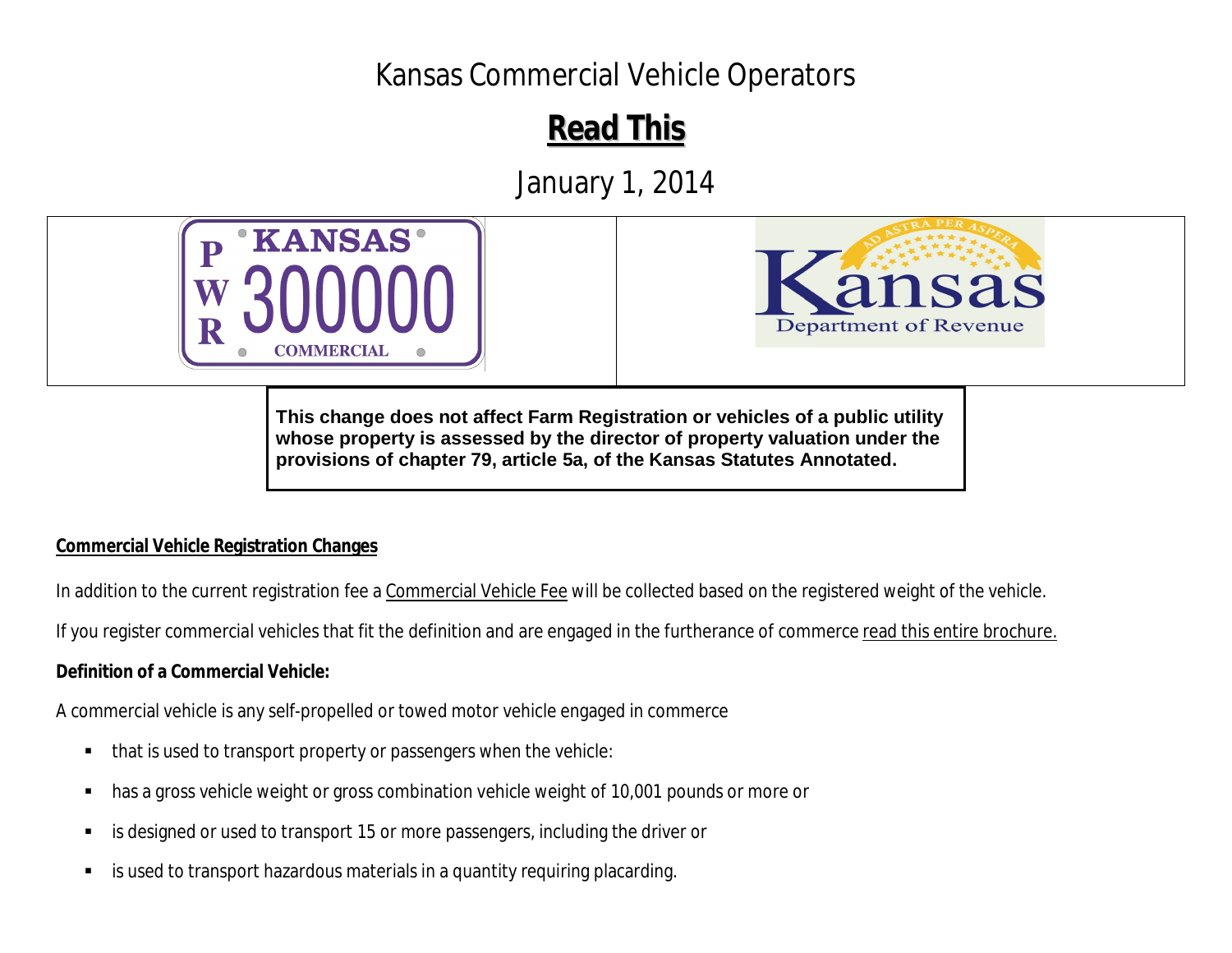#### **Your vehicles are operating in furtherance of commerce if any of the following apply to you:**

- (1) Money earned is declared as income from a business for tax purposes;
- (2) Costs for the underlying activities are deducted as a business expense for tax purposes;
- (3) Products and/or money is accepted for advertising a sponsor;
- (4) The transport vehicle is being used in the furtherance of a commercial operation.

#### *Do I need a USDOT Number to register my vehicles?*

- If your commercial vehicles travel outside of Kansas you will need to have a USDOT number.
- > Or, if your vehicles fit the definition of a Commercial Vehicle, are engaged in the furtherance of Commerce and do not fall under one of the exemptions, you need a USDOT number.

For a detailed explanation of Kansas USDOT requirements go to www.truckingks.gov under Commercial Motor Vehicle Resources watch

#### Do I need a US DOT number information/presentation

#### **Highlights**

The commercial vehicle fee replaces the current property tax for both interstate and intrastate commercial vehicles.

Registration fees and Commercial Vehicle fees will be collected on all commercial vehicles registered in Kansas.

All commercial vehicle registration will be from January 1 through December 31, with a grace period through March 1.

All commercial vehicles will be registered by the "fleet".

A "fleet" of commercial vehicles is one or more vehicles.

#### **Kansas Based IRP Registered Vehicles**

Kansas based IRP (interstate) registered commercial vehicles will pay the commercial vehicle fee. The amount of the commercial fee will be based on their apportioned Kansas percentage. The commercial vehicle fee will be remitted to the County in which the interstate commercial fleet account is based.

### Non-Kansas Based IRP Registered Vehicles

Out of State apportioned carriers (International Registration Plan; IRP) will pay the commercial fee based on their apportioned Kansas mileage percentage. The commercial vehicle fee will be collected on all out-of-state vehicles being registered in Kansas.

#### Intrastate Commercial Vehicle

The Commercial Vehicle fee for intrastate commercial vehicles will be distributed in the same manner as property taxes levied on motor vehicles.